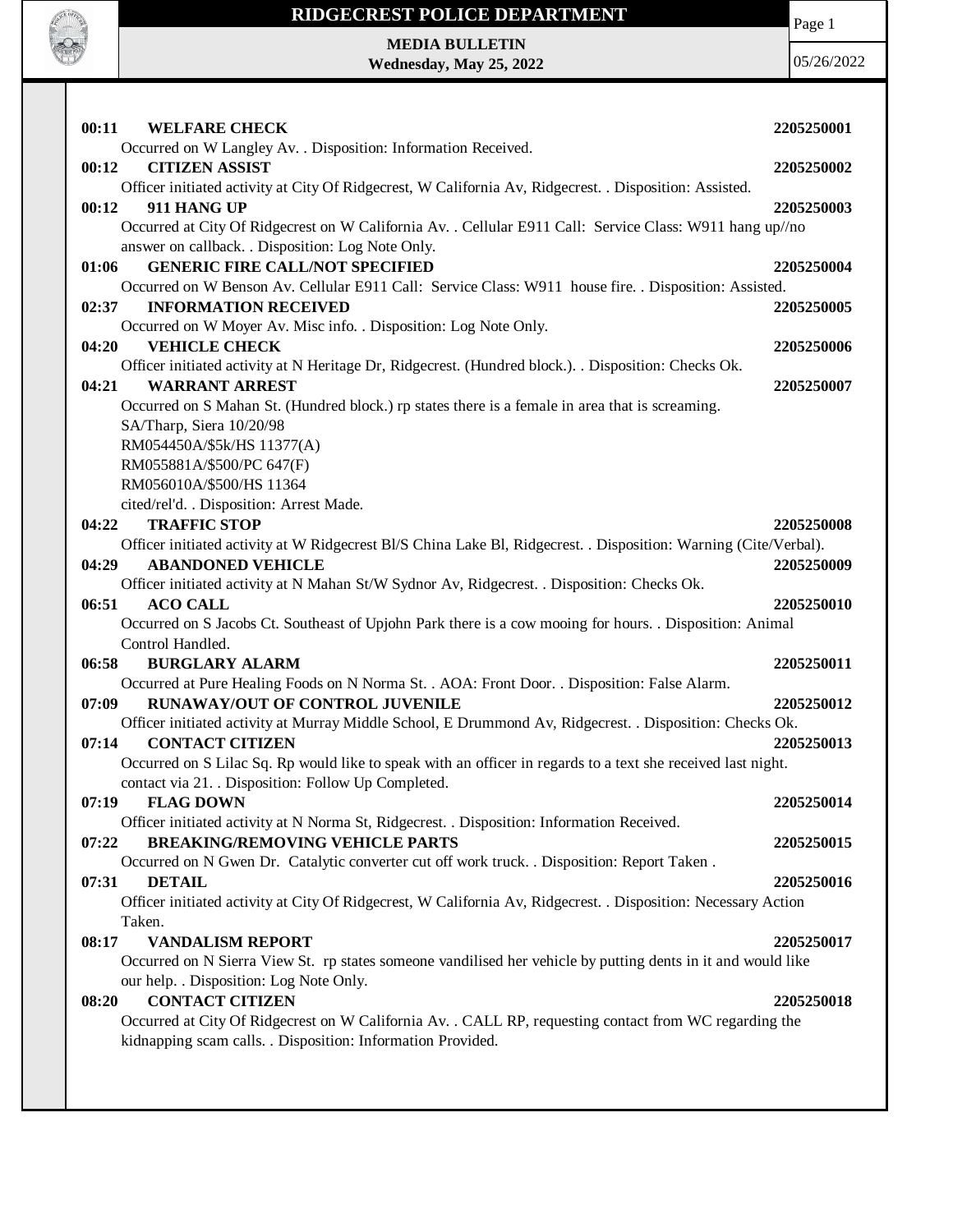

## **RIDGECREST POLICE DEPARTMENT**

Page 2

**MEDIA BULLETIN Wednesday, May 25, 2022**

| 08:25<br><b>FLAG DOWN</b>                                                                                       | 2205250019 |
|-----------------------------------------------------------------------------------------------------------------|------------|
| Officer initiated activity at W Upjohn Av/S Gordon St, Ridgecrest. . Disposition: Necessary Action Taken.       |            |
| <b>CONTACT CITIZEN</b><br>08:27                                                                                 | 2205250020 |
| Occurred on W Drummond Av. See 2205240095. rp states they reported theft and wanted to add that they stole      |            |
| the license plate. . Disposition: Necessary Action Taken.                                                       |            |
| 08:35<br><b>FOLLOW UP</b>                                                                                       | 2205250021 |
| Officer initiated activity at W Benson Av, Ridgecrest. . Disposition: Necessary Action Taken.                   |            |
| <b>WELFARE CHECK</b><br>08:59                                                                                   | 2205250022 |
| Officer initiated activity at N Sahara Dr, Ridgecrest. . Disposition: Log Note Only.                            |            |
| <b>ACO CALL</b><br>09:08                                                                                        | 2205250023 |
| Officer initiated activity at Bishop Vet, N Mahan St, Ridgecrest. . Disposition: Animal Control Handled.        |            |
| <b>FOLLOW UP</b><br>09:14                                                                                       | 2205250024 |
| Officer initiated activity at W Station Av, Ridgecrest. . Disposition: Necessary Action Taken.                  |            |
| <b>SUBPOENA SERVICE</b><br>09:15                                                                                | 2205250025 |
| Officer initiated activity at N Michele St, Ridgecrest. . Disposition: Negative Contact.                        |            |
| <b>SUBPOENA SERVICE</b><br>09:25                                                                                | 2205250026 |
| Officer initiated activity at N Cisco St, Ridgecrest. . Disposition: Negative Contact.                          |            |
| <b>SUBPOENA SERVICE</b><br>09:27                                                                                | 2205250027 |
| Officer initiated activity at N Cisco St, Ridgecrest. . Disposition: Negative Contact.                          |            |
| 09:44<br><b>SUBPOENA SERVICE</b>                                                                                | 2205250028 |
| Officer initiated activity at S Gateway Bl, Ridgecrest. . Disposition: Negative Contact.                        |            |
| <b>SUBPOENA SERVICE</b><br>09:48                                                                                | 2205250029 |
| Officer initiated activity at S Richmond Rd, Ridgecrest. . Disposition: Negative Contact.                       |            |
| <b>SUBPOENA SERVICE</b><br>10:01                                                                                | 2205250030 |
| Officer initiated activity at W Janelle Ct, Ridgecrest. . Disposition: Negative Contact.                        |            |
| PARKING VIOLATION<br>10:07                                                                                      | 2205250031 |
| Occurred at A Nights Inn on N Balsam St. . Rp states that the person left a camper in the alley. . Disposition: |            |
| Report Taken.                                                                                                   |            |
| <b>SUBPOENA SERVICE</b><br>10:12                                                                                | 2205250032 |
| Officer initiated activity at S Porter St, Ridgecrest. . Disposition: Necessary Action Taken.                   |            |
| <b>BREAKING/REMOVING VEHICLE PARTS</b><br>10:16                                                                 | 2205250033 |
| Occurred on W Iowa Av. Damage to the vehicle. Cut muffler. rp has cameras . Rp would like an officer at the     |            |
| location. . Disposition: Necessary Action Taken.                                                                |            |
| 10:18<br><b>STOLEN VEHICLE REPORT</b>                                                                           | 2205250034 |
| Occurred on W Rick Ct. Inc# 2205120022. . Disposition: Negative Contact.                                        |            |
|                                                                                                                 |            |
| 911 WIRELESS CALL<br>10:24                                                                                      | 2205250035 |
| Occurred at City Of Ridgecrest on W California Av. . Talking heard in background, no answer on call back. .     |            |
| Disposition: Necessary Action Taken.                                                                            |            |
| <b>TRAFFIC STOP</b><br>10:32                                                                                    | 2205250036 |
| Officer initiated activity at Senior Citizen's Center, S Warner St, Ridgecrest. . Disposition: Warning          |            |
| (Cite/Verbal).                                                                                                  |            |
| 10:48<br>PROPERTY DAMAGE ONLY TC                                                                                | 2205250037 |
| Occurred at W Ridgecrest Bl/S China Lake Bl. No injuries/2 cars involved/not in roadway - White Kia Soul        |            |
| and Turquoise Ram 2500. . Disposition: Necessary Action Taken.                                                  |            |
|                                                                                                                 |            |
| <b>FOUND CHILD</b><br>10:50                                                                                     | 2205250038 |
| Occurred on S Sunset St. RP states someone found a child wandering in the desert behind the RP's home and       |            |
| brought him to her home - male with red shirt/diaper/no pants/no shoes. . Disposition: Report Taken.            |            |
| <b>CODE VIOLATION</b><br>10:52<br>Occurred on W Perdew Av. . Disposition: Report Taken.                         | 2205250039 |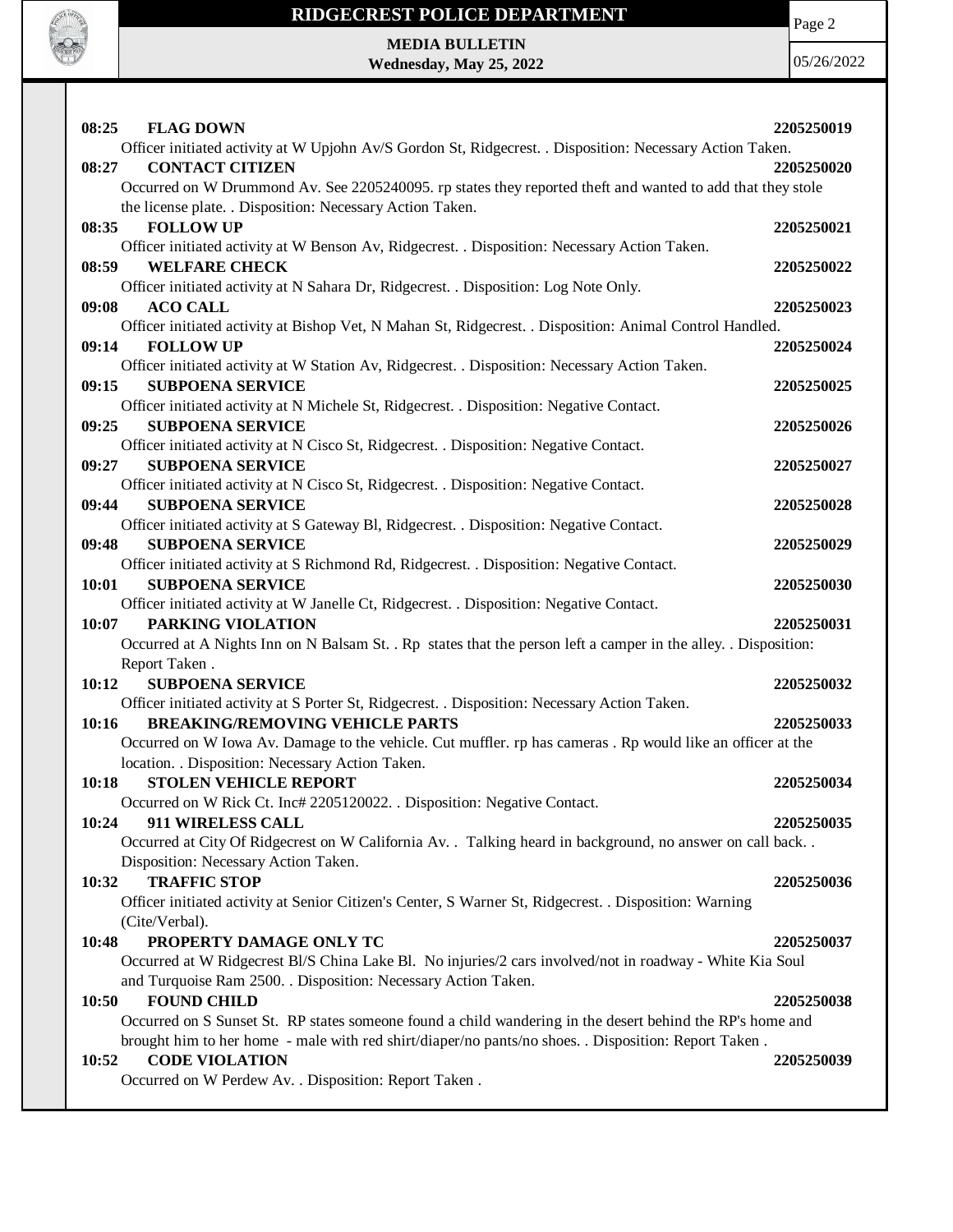

## **RIDGECREST POLICE DEPARTMENT**

Page 3

**MEDIA BULLETIN Wednesday, May 25, 2022**

| 11:06<br><b>CIVIL PROBLEM</b>                                                                                                                                                   | 2205250040 |
|---------------------------------------------------------------------------------------------------------------------------------------------------------------------------------|------------|
| Occurred on W Robertson Av. RP bought an RV with lots of issues and wants to return it-Contact in person                                                                        |            |
| Disposition: Information Provided.                                                                                                                                              |            |
| <b>MEDICAL AID</b><br>11:11                                                                                                                                                     | 2205250041 |
| Occurred on N Florence St. Ambulance request. . Disposition: Referred To Other Agency.                                                                                          |            |
| <b>TRAFFIC DETAIL</b><br>11:12                                                                                                                                                  | 2205250042 |
| Officer initiated activity at James Monroe Middle School, W Church Av, Ridgecrest. . Disposition: Checks Ok.                                                                    |            |
| <b>TRAFFIC STOP</b><br>11:14                                                                                                                                                    | 2205250043 |
| Officer initiated activity at W Church Av, Ridgecrest. . Disposition: Warning (Cite/Verbal).                                                                                    |            |
| 11:18<br><b>CONTACT CITIZEN</b>                                                                                                                                                 | 2205250044 |
| Occurred at City Of Ridgecrest on W California Av. . RP would like contact via 10-21 regarding issues with<br>father's car that was impounded. . Disposition: Negative Contact. |            |
| <b>TRAFFIC DETAIL</b><br>11:54                                                                                                                                                  | 2205250045 |
| Officer initiated activity at Burroughs High School, E French Av, Ridgecrest. . Disposition: Checks Ok.                                                                         |            |
| 911 WIRELESS CALL<br>12:07                                                                                                                                                      | 2205250046 |
| Occurred at City Of Ridgecrest on W California Av. . Talking heard in background - RP states accidental dial                                                                    |            |
| on call back. . Disposition: Necessary Action Taken.                                                                                                                            |            |
| <b>CONTACT CITIZEN</b><br>12:26                                                                                                                                                 | 2205250047 |
| Officer initiated activity at City Of Ridgecrest, W California Av, Ridgecrest. Rp in lobby. . Disposition: Call                                                                 |            |
| Cancelled.                                                                                                                                                                      |            |
| <b>EXTRA PATROL</b><br>12:50                                                                                                                                                    | 2205250049 |
| Occurred on W Denise Av. Extra patrols requested due to suspicious people in the area. . Disposition:                                                                           |            |
| Information Received.                                                                                                                                                           |            |
| 12:55<br><b>BURGLARY ALARM</b>                                                                                                                                                  | 2205250050 |
| Occurred at Condor International Ltd on N Inyo St. . AOA: Bathroom Window. . Disposition: False Alarm.                                                                          |            |
| 13:06<br><b>CODE VIOLATION</b>                                                                                                                                                  | 2205250051 |
| Occurred on W Haloid Av. Contact rp at location. . Disposition: Log Note Only.                                                                                                  |            |
| <b>ABANDONED VEHICLE</b><br><b>14:00</b>                                                                                                                                        | 2205250054 |
| Occurred on W Atkins Av. Black vehicle parked on the street that has been parked there for a year                                                                               |            |
| Disposition: Warning (Cite/Verbal).                                                                                                                                             |            |
| 14:00<br><b>EXTRA PATROL</b>                                                                                                                                                    | 2205250055 |
| Occurred on W Reeves Av. 2205240027. . Disposition: Checks Ok.                                                                                                                  |            |
| <b>FOLLOW UP</b><br>14:03                                                                                                                                                       | 2205250056 |
| Officer initiated activity at S Greenlawn St, Ridgecrest. CPS F/U. . Disposition: Negative Contact.                                                                             |            |
| 14:05<br><b>EXTRA PATROL</b>                                                                                                                                                    | 2205250057 |
| Occurred on W Reeves Av. 2205240027. . Disposition: Checks Ok.<br><b>ACO CALL</b>                                                                                               |            |
| 14:39<br>Officer initiated activity at S Ranger St, Kern County. Picking up City equip. . Disposition: Animal Control                                                           | 2205250058 |
| Handled.                                                                                                                                                                        |            |
| <b>MEDICAL AID</b><br>14:40                                                                                                                                                     | 2205250059 |
| Occurred at Dollar Tree Stores on N China Lake Bl. . Cellular E911 Call: Service Class: W911                                                                                    | Med Aid    |
| Disposition: Referred To Other Agency.                                                                                                                                          |            |
| <b>INFORMATION</b><br>14:43                                                                                                                                                     | 2205250060 |
| Officer initiated activity at City Of Ridgecrest, W California Av, Ridgecrest. Info report. . Disposition: Report                                                               |            |
| Taken.                                                                                                                                                                          |            |
| 15:03<br>911 WIRELESS CALL                                                                                                                                                      | 2205250061 |
| Occurred at City Of Ridgecrest on W California Av. . Cellular E911 Call: Service Class: W911 Abandoned line. .                                                                  |            |
| Disposition: Necessary Action Taken.                                                                                                                                            |            |
|                                                                                                                                                                                 |            |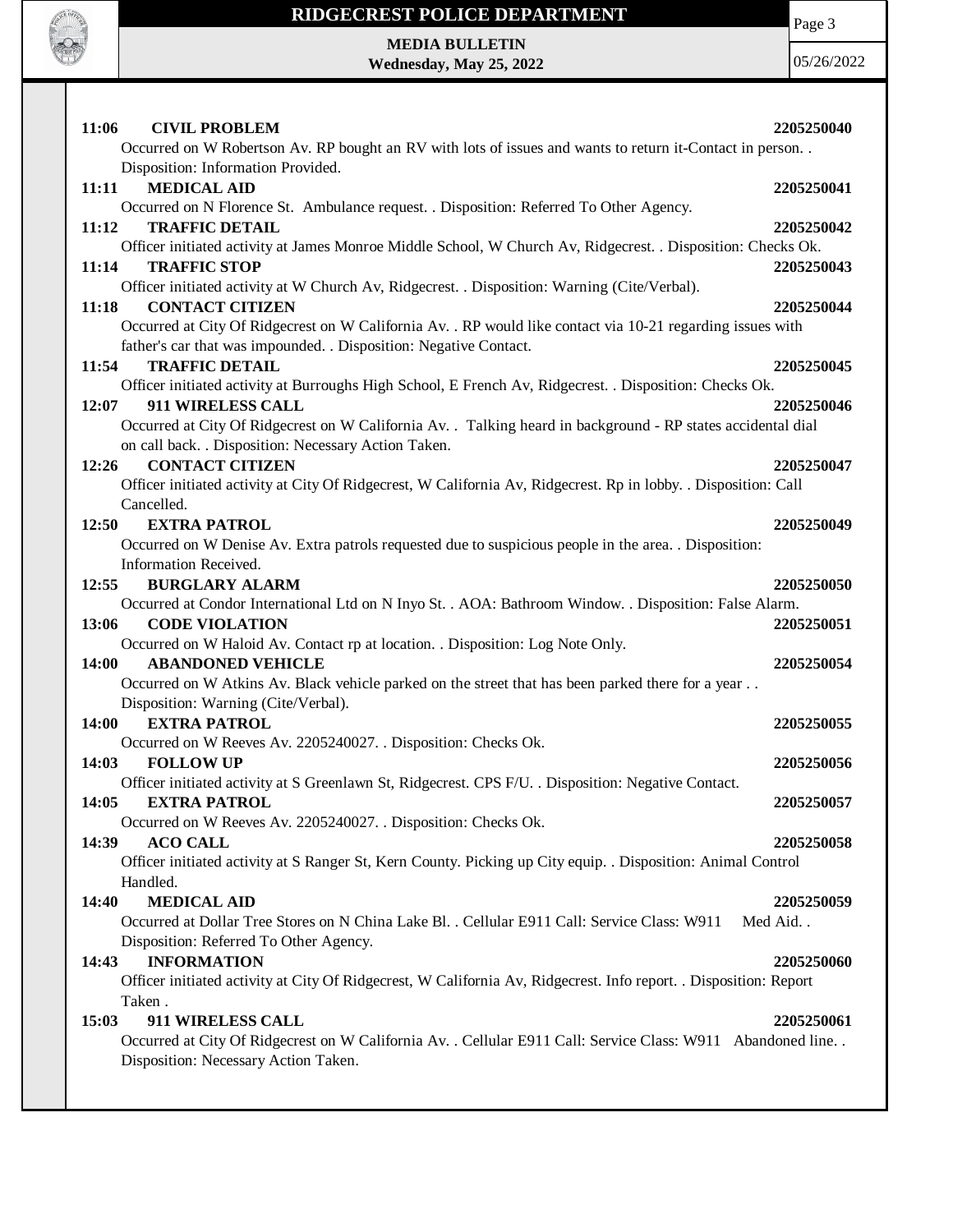